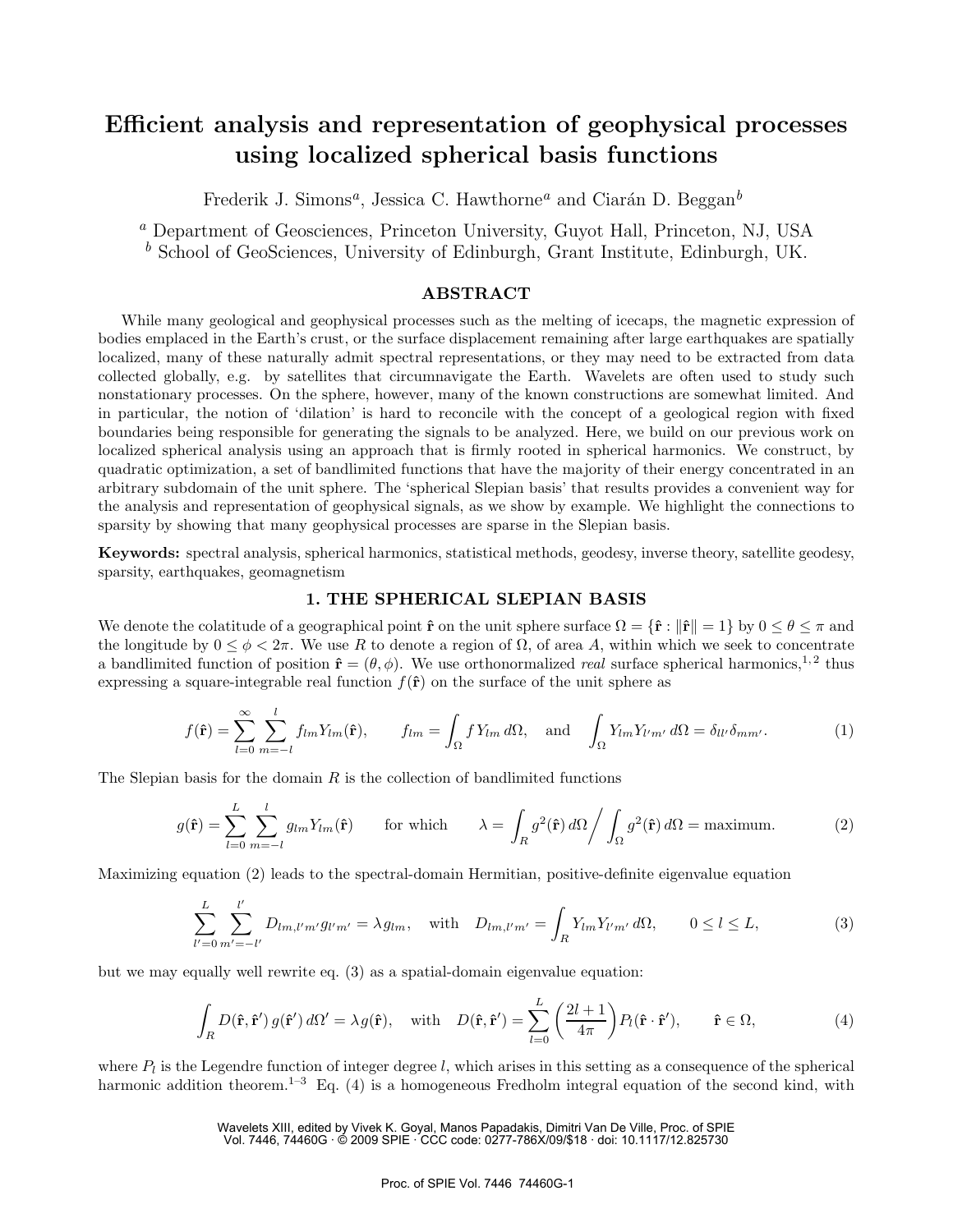a finite-rank, symmetric, Hermitian kernel, and the finite set of bandlimited spatial "Slepian" eigensolutions  $g_1(\hat{\bf r}), g_2(\hat{\bf r}), \ldots, g_{(L+1)^2}(\hat{\bf r})$  is orthonormal over the whole sphere  $\Omega$  and orthogonal over the region R:

$$
\int_{\Omega} g_{\alpha} g_{\beta} d\Omega = \delta_{\alpha\beta}, \text{ and } \int_{R} g_{\alpha} g_{\beta} d\Omega = \lambda_{\alpha} \delta_{\alpha\beta}.
$$
\n(5)

When the concentration region is a circularly symmetric cap of radius Θ centered on the North Pole the solutions to eq. (4) break down by order m and are separable in  $\theta$  and  $\phi$ , and the colatitudinal parts  $q(\theta)$ , which depend only on  $|m|$ , are identical to those of a Sturm-Liouville equation which can be solved in the spectral domain by diagonalization of a simple tridiagonal matrix with an almost linear spectrum.<sup>3,4</sup> We define a space-bandwidth product or 'spherical Shannon number' by the sum of the eigenvalues,

$$
N = \sum_{\alpha=1}^{(L+1)^2} \lambda_{\alpha} = \sum_{l=0}^{L} \sum_{m=-l}^{l} D_{lm,lm} = \int_{R} D(\hat{\mathbf{r}}, \hat{\mathbf{r}}) d\Omega = (L+1)^2 \frac{A}{4\pi}.
$$
 (6)

The complete set of bandlimited spatial Slepian eigenfunctions  $g_1, g_2, \ldots, g_{(L+1)^2}$ , irrespective of the particular region of concentration that they were designed for, are a basis for bandlimited scalar processes anywhere on the surface of the unit sphere.<sup>3,5</sup> This follows directly from the fact that the spectral localization kernel  $(3)$ is real, symmetric, and positive definite: its eigenvectors  $g_{1lm}, g_{2lm}, \ldots, g_{(L+1)^2 lm}$  form an orthogonal set, thus the Slepian basis functions  $g_{\alpha}(\hat{\mathbf{r}}), \alpha = 1, \ldots, (L+1)^2$  given by eq. (2) simply transform the same-sized limited set of spherical harmonics  $Y_{lm}(\hat{\bf r})$ ,  $0 \leq l \leq L$ ,  $-l \leq m \leq l$  that are a basis for the same space of bandlimited spherical functions with no power above the bandwidth  $L$ . After sorting the eigenvalues in decreasing order, this transformation orders the resulting basis set such that the energy of the first N functions,  $g_1(\hat{\bf r}),...,g_N(\hat{\bf r}),$  with eigenvalues  $\lambda \approx 1$ , is concentrated in the region R, whereas the remaining eigenfunctions,  $g_{N+1}(\hat{\bf r}),...,g_{(L+1)^2}(\hat{\bf r}),$ are concentrated in the complimentary region  $\bar{R} = \Omega - R$ . As in the one- and two-dimensional case,<sup>6–8</sup> therefore, the reduced set of basis functions  $g_1, g_2, \ldots, g_N$  can be regarded as a sparse, global, basis suitable to approximate bandlimited processes that are primarily localized to the region  $R$ . The dimensionality reduction is dependent on the fractional area of the region of interest, i.e. the full dimension of the space  $(L+1)^2$  can be "sparsified" to an effective dimension of  $N = (L+1)^2 A/(4\pi)$  when the signal of interest lies in a particular geographic region.

An example of Slepian functions on a circular region on the surface of the sphere can be found in Figure 1.

### **2. PROBLEMS IN GEOPHYSICS (AND BEYOND)**

With all of the foregoing established as fact and referring again to the literature cited so far for proof and further context, we return to considerations closer to home, namely the estimation of geophysical signals from noisy and incomplete observations collected at or above the surface of the spheres "Earth" or "planet". We restrict ourselves to real-valued scalar measurements, contaminated by uncorrelated additive noise, which we may not know but which we shall describe by idealized models. We focus exclusively on data acquired and solutions expressed on the *unit* sphere. We have considered generalizations to problems involving satellite data collected at an altitude and/or potential fields elsewhere.<sup>4,5, 9, 10</sup> Two different statistical problems arise in this context, namely, (i) how to find the "best" estimate of the signal given the data,<sup>5</sup> and (ii) how to construct from the data the "best" estimate of the power spectral density of the signal in question.<sup>10</sup> In this contribution we limit ourselves to problem (i) as it is here that the connections to sparsity are most readily apparent.

Thus, let there be some data distributed on the unit sphere, consisting of 'signal', n and 'noise', s, and let there be some region of interest  $R \subset \Omega$ , in other words, let

$$
d(\hat{\mathbf{r}}) = \begin{cases} s(\hat{\mathbf{r}}) + n(\hat{\mathbf{r}}) & \text{if } \hat{\mathbf{r}} \in R \\ \text{unknown/undesired} & \text{if } \hat{\mathbf{r}} \in \Omega - R. \end{cases}
$$
(7)

We assume that the signal of interest can be expressed by way of spherical harmonic expansion as in eq. (1), and that it is, itself, a realization of a zero-mean, Gaussian, isotropic, random process, namely

$$
s(\hat{\mathbf{r}}) = \sum_{l=0}^{\infty} \sum_{m=-l}^{l} s_{lm} Y_{lm}(\hat{\mathbf{r}}), \qquad s_{lm} = \int_{\Omega} s Y_{lm} d\Omega, \qquad \langle s_{lm} \rangle = 0 \quad \text{and} \quad \langle s_{lm} s_{l'm'} \rangle = S_l \, \delta_{ll'} \delta_{mm'}.\tag{8}
$$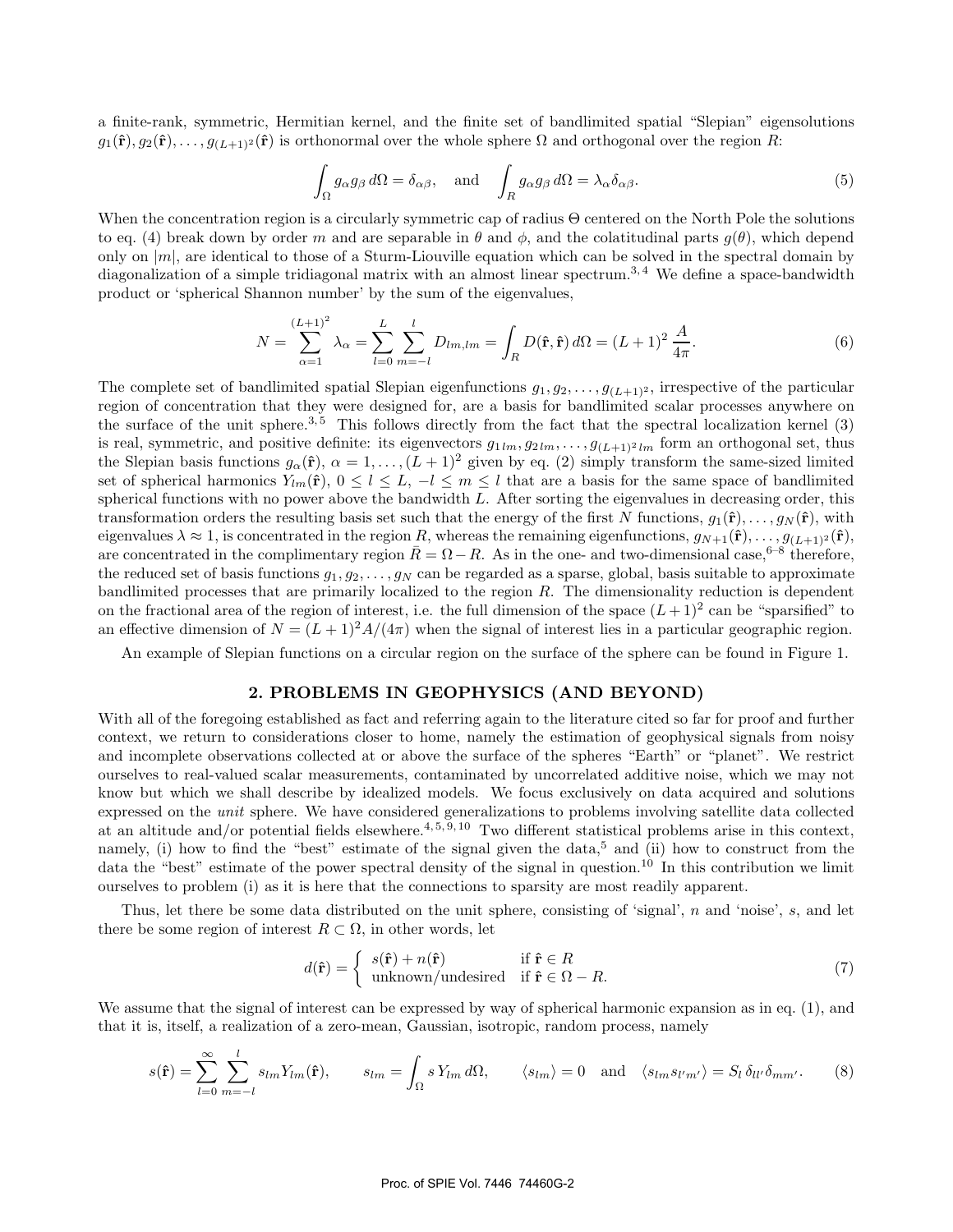For convenience we furthermore assume that the noise is a zero-mean stochastic process with an isotropic power  $\text{spectrum, i.e. } \langle n(\hat{\mathbf{r}}) \rangle = 0 \text{ and } \langle n_{lm} n_{l'm'} \rangle = N_l \, \delta_{ll'} \delta_{mm'} \text{ or, equivalently, } \langle n(\hat{\mathbf{r}}) n(\hat{\mathbf{r}}') \rangle = N \delta(\hat{\mathbf{r}}, \hat{\mathbf{r}}'), \text{ and that it is}$ statistically uncorrelated with the signal. We refer to power as *white* when  $S_l = S$  or  $N_l = N$ . Our objective is to determine the best estimate  $\hat{s}_{lm}$  of the spherical harmonic expansion coefficients  $s_{lm}$  of the signal. While in the real world there can be no limit on bandwidth, practical restrictions force any and all of our estimates to be bandlimited to some maximum spherical harmonic degree L, thus of necessity  $\hat{s}_{lm} = 0$  and  $\hat{S}_l = 0$  when  $l > L$ :

$$
\hat{s}(\hat{\mathbf{r}}) = \sum_{l=0}^{L} \sum_{m=-l}^{l} \hat{s}_{lm} Y_{lm}(\hat{\mathbf{r}}).
$$
\n(9)

This limitation, combined with the statements eq. (7) on data coverage and the region of interest, naturally puts us back in the realm of 'spatiospectral concentration'. As we shall see, solving the problem at hand will gain from involving 'localized' Slepian functions rather than, or in addition to, the 'global' spherical harmonics basis.

This leaves us to clarify what we understand by "best" in this context. While we adopt the traditional statistical metrics of bias, variance, and mean squared error to appraise the quality of our solutions, $1^{1,12}$  the resulting connections to sparsity will be real and immediate, owing to the Slepian functions being naturally instrumental in constructing efficient, consistent and/or unbiased estimates of  $\hat{s}_{lm}$  and/or  $\hat{S}_l$ . Thus, we define

$$
v = \langle \hat{s}^2 \rangle - \langle \hat{s} \rangle^2, \qquad b = \langle \hat{s} \rangle - s, \qquad \epsilon = \hat{s} - s, \quad \text{and} \quad \langle \epsilon^2 \rangle = v + b^2,
$$
 (10)

where the lack of subscript indicates that we can study variance, bias and mean squared error of the estimate of the coefficients  $\hat{s}_{lm}$  but also of their spatial expansion  $\hat{s}(\hat{r})$ , or indeed of their power spectrum  $\hat{S}_l$ .

#### **Signal estimation from noisy and incomplete spherical data**

# **Spherical harmonic solution**

Paraphrasing results elaborated elsewhere,<sup>5</sup> we write the bandlimited solution to the damped inverse problem

$$
\int_{R} (\hat{s} - d)^2 d\Omega + \eta \int_{\bar{R}} \hat{s}^2 d\Omega = \text{minimum},\tag{11}
$$

where  $\eta \geq 0$  is a damping parameter, by straightforward algebraic manipulation, as

$$
\hat{s}_{lm} = \sum_{l'=0}^{L} \sum_{m'= -l'}^{l'} \left( D_{lm,l'm'} + \eta \bar{D}_{lm,l'm'} \right)^{-1} \int_{R} dY_{l'm'} d\Omega, \tag{12}
$$

where  $\bar{D}_{lm,l'm'}$ , the kernel that localizes to the region  $\bar{R} = \Omega - R$ , compliments  $D_{lm,l'm'}$  given by eq. (3) which localizes to  $R$ . Given the eigenvalue spectrum of the latter, its inversion is inherently unstable, thus eq. (11) is an ill-conditioned inverse problem unless  $\eta > 0$ , as has been well known, e.g. in geodesy.<sup>13,14</sup> As can be easily shown, without damping the estimate is unbiased but effectively incomputable; the introduction of the damping term stabilizes the solution at the cost of added bias. And of course when  $R = \Omega$ , eq. (12) is simply *the* spherical harmonic transform, as in that case, eq. (3) reduces to eq. (1), in other words, then  $D_{lm,l'm'} = \delta_{ll'}\delta_{mm'}$ .

#### **Slepian basis solution**

We could seek a trial solution in the Slepian basis designed for this region of interest  $R$  by writing

$$
\hat{s}(\hat{\mathbf{r}}) = \sum_{\alpha=1}^{(L+1)^2} \hat{s}_{\alpha} g_{\alpha}(\hat{\mathbf{r}}).
$$
\n(13)

This would be completely equivalent to the expression in eq. (9) by virtue of the completeness of the Slepian basis for bandlimited functions everywhere on the sphere and the unitarity of the transform (2) from the sphericalharmonic to the Slepian basis. The solution to the undamped  $(\eta = 0)$  version of eq. (11) would then be

$$
\hat{s}_{\alpha} = \lambda_{\alpha}^{-1} \int_{R} dg_{\alpha} d\Omega, \tag{14}
$$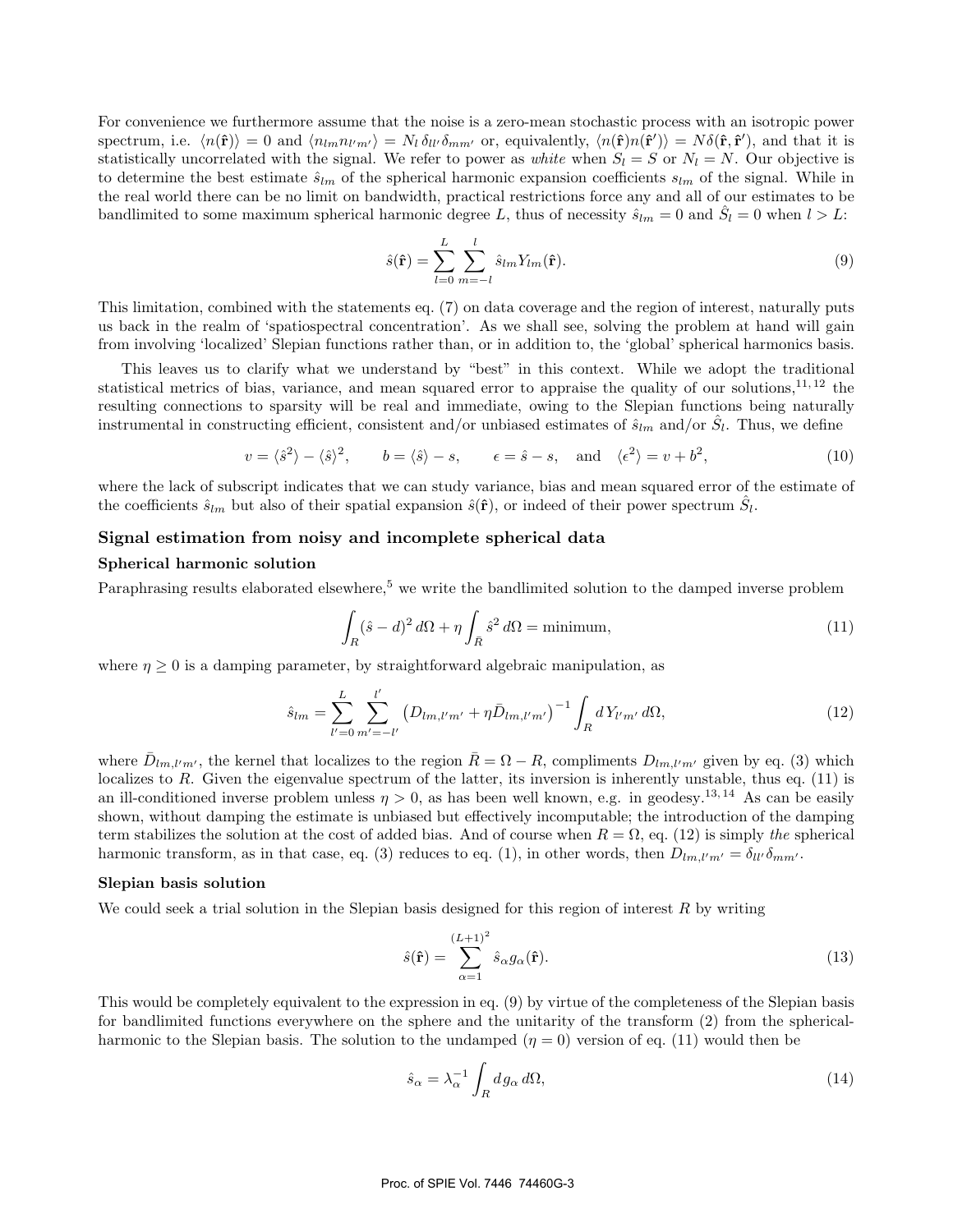which, being completely equivalent to eq. (12) for  $\eta = 0$ , would be computable, and biased, only when the expansion in eq. (13) were to be truncated to some finite  $J < (L+1)^2$  to prevent the blowup of the eigenvalues  $\lambda$ . Assuming for simplicity of the argument that  $J = N$ , the essence of the approach is now that the solution

$$
\hat{s}(\hat{\mathbf{r}}) = \sum_{\alpha=1}^{N} \hat{s}_{\alpha} g_{\alpha}(\hat{\mathbf{r}})
$$
\n(15)

will be sparse (in achieving a bandwidth L using N Slepian instead of  $(L+1)^2$  spherical harmonic expansion coefficients) yet good (in approximating the signal as best as possible in the mean squared sense within the region of interest  $R$ ) and of geophysical utility (assuming we are dealing with spatially localized processes that are to be extracted, e.g., from global satellite measurements).<sup>15</sup> In light of the reasoning behind eqs  $(11)–(15)$ , it is worth rereading the 1967 paper by W. M. Kaula,<sup>16</sup> which, written long before the advent of Slepian functions and the associated mathematical machinery, paved the way for many other studies.<sup>5, 17, 18</sup>

#### **Bias and variance**

In concluding this section let us illustrate another welcome by-product of our methodology, by writing the mean squared error for the spherical harmonic solution (12) compared to the equivalent expression (14) for the solution in the Slepian basis. We do this as a function of the spatial coordinate, in the Slepian basis for both, and, for maximum clarity of the exposition, using the contrived case when both signal and noise should be bandlimited as well as white (both stipulations being technically impossible to satisfy simultaneously). In the former case,

$$
\langle \epsilon^2(\hat{\mathbf{r}}) \rangle = N \sum_{\alpha=1}^{(L+1)^2} \lambda_{\alpha} [\lambda_{\alpha} + \eta (1 - \lambda_{\alpha})]^{-2} g_{\alpha}^2(\hat{\mathbf{r}}) + \eta^2 S \sum_{\alpha=1}^{(L+1)^2} (1 - \lambda_{\alpha})^2 [\lambda_{\alpha} + \eta (1 - \lambda_{\alpha})]^{-2} g_{\alpha}^2(\hat{\mathbf{r}}), \tag{16}
$$

while in the latter, we obtain

$$
\langle \epsilon^2(\hat{\mathbf{r}}) \rangle = N \sum_{\alpha=1}^N \lambda_{\alpha}^{-1} g_{\alpha}^2(\hat{\mathbf{r}}) + S \sum_{\alpha>N}^{(L+1)^2} g_{\alpha}^2(\hat{\mathbf{r}}). \tag{17}
$$

All  $(L+1)^2$  basis functions are required to express the mean squared estimation error, whether in eq. (16) or in eq. (17). The first term in both expressions is the variance, which depends on the measurement noise. Without damping or truncation the variance grows without bounds. Damping and truncation alleviate this at the expense of added bias, which depends on the characteristics of the signal, as given by the second term. In contrast to eq. (16), however, the Slepian expression (17) has disentangled the contributions due to noise/variance and signal/bias by projecting them onto the sparse set of well-localized and the remaining set of poorly localized Slepian functions, respectively. The estimation variance is felt via the basis functions  $\alpha = 1 \rightarrow N$  that are well concentrated inside the measurement area, and the effect of the bias is relegated to those  $\alpha = N + 1 \rightarrow (L + 1)^2$ functions that are confined to the region of missing data.

When forming a solution to our problem in the Slepian basis by truncation according to eq. (15), changing the truncation level to values lower or higher than the Shannon number  $N$  amounts to navigating the trade-off space between variance, bias (or "resolution"), and sparsity in a manner that is captured with great clarity by eq.  $(17)$ . We refer the reader elsewhere<sup>5</sup> for more details.

#### **3. EXAMPLES AND APPLICATIONS**

#### **Sparsity of errors in approximation**

Suppose that instead of eq.  $(11)$  we were to minimize

$$
\int_{\Omega} (\hat{s} - d)^2 d\Omega = \text{minimum},\tag{18}
$$

which would lead to our forming the estimate from the partially observed data d directly as

$$
\hat{s}_{lm} = \int_{R} dY_{lm} d\Omega. \tag{19}
$$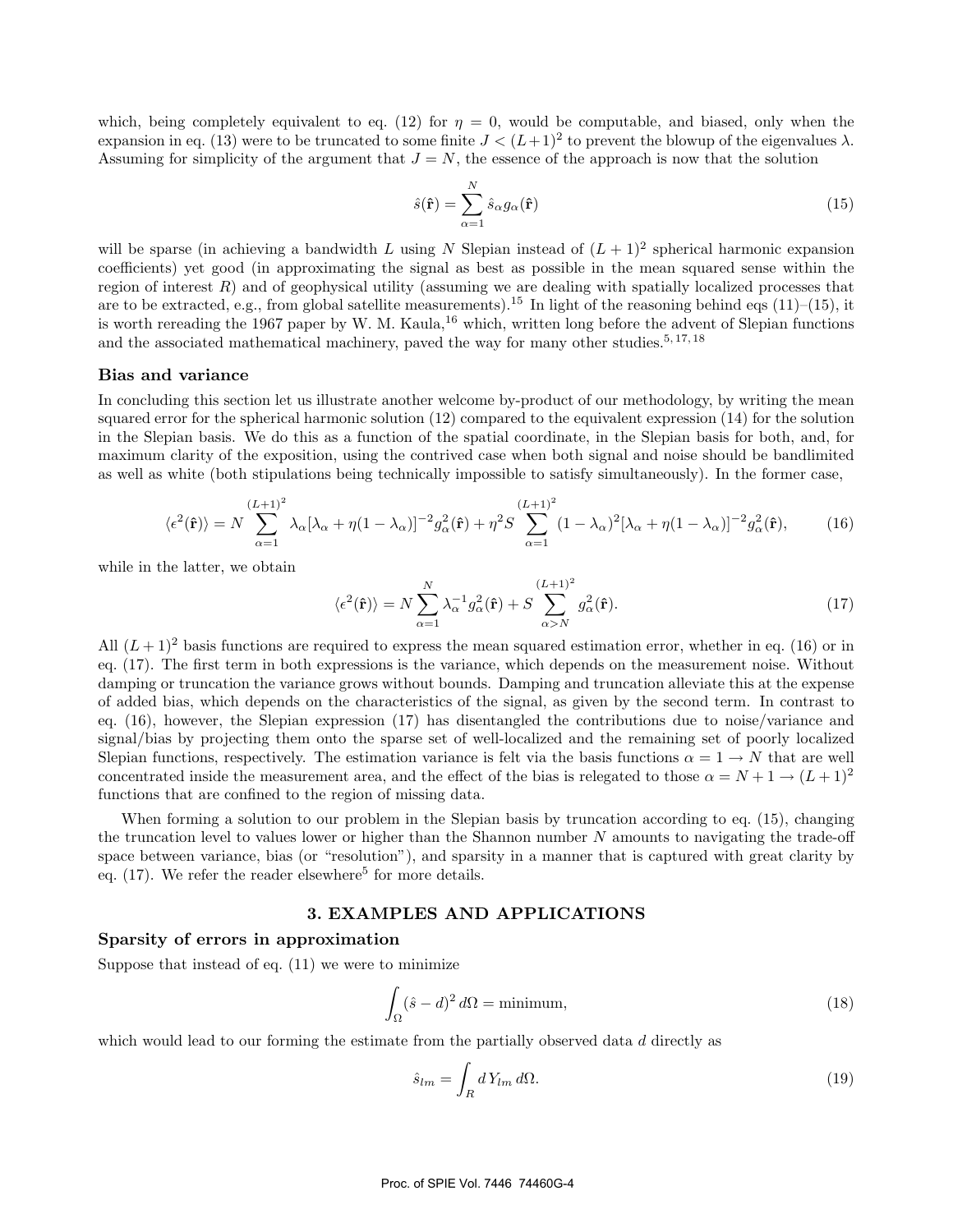While this might seem to be the natural approach in the absence of information outside the region of interest  $R$ , this would be equivalent to solving eq. (11) using a non-optimal damping constraint of  $\eta = 1$ , as we have noted elsewhere,<sup>5</sup> and eq. (12) furthermore shows this is so since  $D_{lm,l'm'} + \bar{D}_{lm,l'm'} = \delta_{ll'} \delta_{mm'}$ . Nevertheless, we use this example because it is simple and informative, and it has been studied by others before.<sup>14, 19</sup> If, for simplicity we assume that both signal and noise have a white power spectrum, the spectral error covariance matrix is

$$
\langle \epsilon_{lm} \epsilon_{l'm'} \rangle = N D_{lm,l'm'} + S \bar{D}_{lm,l'm'}, \tag{20}
$$

as can be derived by combining eq.  $(19)$  with eqs  $(3)$  and  $(7)$ – $(8)$ . The errors are correlated, and are due to noise in the region R where data exist, and contaminated by signal from the missing region  $R = \Omega - R$ . It now makes immediate intuitive sense to desire a parameterization whose estimated coefficients have a diagonal covariance matrix. Let this parameterization be in terms of Slepian functions and thus this estimator

$$
\hat{s}_{\alpha} = \int_{R} dg_{\alpha} d\Omega, \tag{21}
$$

which is to be contrasted with eq. (19), and the associated error covariance will be diagonal and given by

$$
\langle \epsilon_{\alpha} \epsilon_{\beta} \rangle = [N \lambda_{\alpha} + S(1 - \lambda_{\alpha})] \delta_{\alpha \beta}.
$$
\n(22)

Eq.  $(22)$  follows from eq.  $(20)$  by the unitarity of the transform  $(2)$  and the properties  $(1)$  and  $(3)$ .

An example of this behavior can be found in Figure 2, where the mean squared errors  $\langle \epsilon_{lm}^2 \rangle$  and  $\langle \epsilon_{\alpha}^2 \rangle$  are plotted for the noiseless case,  $N = 0$ , as a percentage of the signal strength, S. The geometry is that of a typical satellite survey characterized by a 'polar gap'  $\bar{R} = \Omega - R$  consisting of a pair of axisymmetric caps at the North and South Pole, respectively, each one of various colatitudinal radii  $\Theta = 0°, 3°, 5°, 7°$ , and  $10°$ . The wedge shape of the errors in Figure  $2a-d$  is bounded by the line  $|m| = (l + 1/2) \sin \Theta_0$ . This relation substantiates earlier, heuristic, findings:<sup>14, 19</sup> it identifies  $\Theta_0$  as the 'turning colatitude'<sup>2</sup> separating the oscillatory from the evanescent parts of an asymptotic approximation of the Legendre functions at a given degree l and order  $m$ . Compared to the error structure of the spherical harmonic solution (19) shown in Figure 2*a*–*d*, the error structure of the Slepian basis solution  $(21)$  shown in Figure  $2e-h$  is decidedly more sparse.

#### **Sparsity from geometry**

Geophysical signals that are regional in nature are sparse in the Slepian domain — provided the Slepian basis constructed is commensurate with the localization of the signal itself. To illustrate this we focus no longer on estimating the field but rather on the representation and approximation of the solution once it has been obtained. To this end we will drop the hats, omit the angular brackets on all symbols, and ignore observational noise

A bandlimited signal can be represented equally well in the spherical-harmonic as in any kind of Slepian basis of the same bandlimitation. When the signal is local and the chosen Slepian basis is similarly localized, approximating the function by the expansion truncated at the Shannon number will be advantageous

$$
s(\hat{\mathbf{r}}) = \sum_{l=0}^{L} \sum_{m=-l}^{l} s_{lm} Y_{lm}(\hat{\mathbf{r}}) = \sum_{\alpha=1}^{(L+1)^2} s_{\alpha} g_{\alpha}(\hat{\mathbf{r}}) \approx \sum_{\alpha=1}^{N} s_{\alpha} g_{\alpha}(\hat{\mathbf{r}}),
$$
\n(23)

both because the quality of the approximation will be high in the region of interest and because the Shannon number of terms contributing to the reconstruction will be a significant savings over the full number of expansion coefficients. As per eq. (6) this sparsity is thus mostly "geometric" in origin and the efficiency gains are dependent on the area of the region of interest expressed as a fraction of the area of the entire unit sphere.

Using the double orthogonality definitions (5) it is easy to derive from eq. (23) that the mean squared error (mse) over the region of interest of such an approximation will depend on the signal terms neglected in the expansion, and that the "R-average mse" as a fraction of the R-average mean signal strength should be given by

$$
\int_{R} \epsilon^{2}(\hat{\mathbf{r}}) d\Omega / \int_{R} s^{2}(\hat{\mathbf{r}}) d\Omega = \sum_{\alpha > N}^{(L+1)^{2}} s_{\alpha}^{2} \lambda_{\alpha} / \sum_{\alpha=1}^{(L+1)^{2}} s_{\alpha}^{2} \lambda_{\alpha}.
$$
\n(24)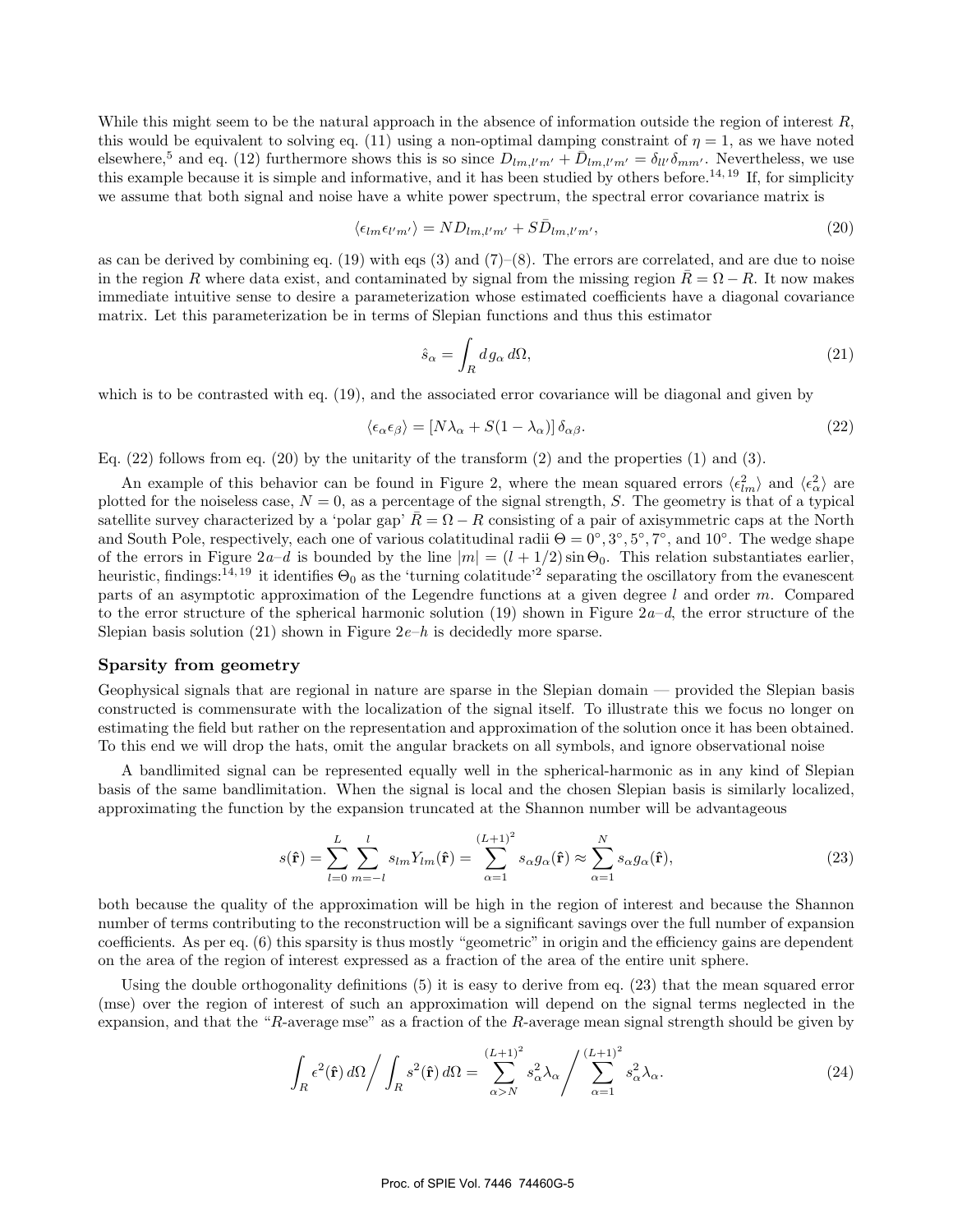The quality of the regional approximation is high, because  $\lambda_{\alpha} \approx 1$  when  $\alpha \leq N$  and  $\lambda_{\alpha} \approx 0$  when  $\alpha > N$ .

Figure 3 illustrates this by expanding the regional "Bangui anomaly" in the lithospheric magnetic field in both the spherical-harmonic and Slepian bases. As can be seen in Figure 3*a*–*b*, the radial component of the Earth's main field, shown according to the POMME model<sup>20</sup> bandpass filtered to between degrees 17 and 72, contains some very prominent energy near Bangui, the capital of the Central African Republic. The origin of this anomaly remains debated.<sup>21</sup> Windowing a spatial expansion of the field between degrees 17 and 36 with a Slepian window of  $L = 36$  concentrated to a circular patch of radius  $\Theta = 18^\circ$  results in the rendition shown in Figure 3*c–d*. In the spherical harmonic domain, the windowed anomaly now contains energy between degrees  $l = 0 - 72$ , as can be easily derived.<sup>9</sup> Almost 80% of the spherical harmonic expansion coefficients are significant in that their absolute value rises above a threshold of one thousandth of their maximum absolute value. Switching bases and expanding the signal in the  $L = 72$  Slepian basis localized to the same  $\Theta = 18^\circ$  region (i.e. those portrayed in Figure 1) results in a very small number of significant expansion coefficients. Indeed, the partial reconstruction using the first  $N = 130$  basis functions reveals that the anomaly is extremely well captured inside of the region of interest while the contribution to the signal is comprised of the energy of a mere 41 coefficients that are significant according to the same criterion, as shown in Figure 3*e*–*f*.

#### **Sparsity from (geo)physics**

It has long been known that earthquakes perturb the terrestrial gravity field.<sup>22</sup> Recently, thanks to the timevariable gravity measurements of the GRACE satellite pair,<sup>23</sup> the study of such changes has received renewed attention.<sup>15, 24, 25, 30</sup> Following seismological convention,<sup>2</sup> let us denote the *hypocenter* of an earthquake, which is to be considered as a point source, as  $\mathbf{r}_s = (r_s, \theta_s, \phi_s)$ , and let us vectorize the symmetric 'moment tensor' as

$$
\mathbf{M} = \begin{bmatrix} M_{rr} & M_{\theta\theta} & M_{\phi\phi} & M_{r\theta} & M_{r\phi} & M_{\theta\phi} \end{bmatrix}.
$$
 (25)

In a coordinate system  $\mathbf{r}' = (r, \theta', \phi')$  that is centered on the *epicenter* of the earthquake, the first-order Eulerian gravitational potential perturbation in a spherically-symmetric non-rotating Earth is given by a sum over 'spheroidal normal-mode' eigenfunctions  ${}_{n}P_{l}(r)$  (which depend on the Earth model, in our case prem<sup>26</sup>),

$$
\phi^{\text{E1}}(\mathbf{r}') = \mathbf{M} \cdot \sum_{n=0}^{\infty} \sum_{l=0}^{\infty} {}_{n} \omega_{l}^{-2} {}_{n} P_{l}(r) \left( \frac{2l+1}{4\pi} \right) {}_{n} \mathcal{A}_{l}(r_{s}, \theta', \phi'), \tag{26}
$$

where l is the usual spherical harmonic degree,  $n\omega_l$  the temporal frequency, and the vector excitation amplitude

$$
{}_{n}\mathcal{A}_{l}(r_{s},\theta',\phi') = \sum_{m=0}^{\min(2,l)} \left[ {}_{n}\mathbf{C}_{lm}(r_{s}) \cos m\phi' + {}_{n}\mathbf{S}_{lm}(r_{s}) \sin m\phi' \right] P_{lm}(\cos\theta'), \tag{27}
$$

with m the usual spherical harmonic order, and with the associated Legendre function,  $P_{lm}$ , evaluated at the epicentral angular distance  $\theta'$ . The vector functions  ${}_{n}C_{lm}$  and  ${}_{n}S_{lm}$  are combinations of normal-mode displacement eigenfunctions and their radial derivatives,  $2.27$  and need to be precomputed in the Earth model of choice.

Solutions (26) for a variety of end-member earthquake sources are shown in Figure 4. As suggested by the summation limits of eq.  $(27)$ , the patterns with which earthquakes perturb the Earth's gravity field have the symmetries of monopoles, dipoles, and quadrupoles.<sup>2, 27</sup> They should thus be eminently suitable to representation and amenable to analysis in the Slepian basis, in which, in other words, this type of geophysical signal is sparse.

To the standard treatment using spherical Slepian functions we add one sophistication, namely rotation about their center of figure. As we have noted the Slepian basis set on circularly symmetric domains is degenerate and separable into 'colatitudinal' eigenfunctions which are solutions to a Sturm-Liouville equation that can be solved spectrally with great ease, $3-5$  and order-dependent 'longitudinal' functions that control the axial symmetry. To compute the functions shown in Figure 1 we first determined the spherical harmonic expansion coefficients of the solutions to eq. (3) centered on the North Pole, and subsequently rotated those to the colatitude and longitude of the desired cap center. Now we shall rotate the resulting functions over a third Euler angle about their center.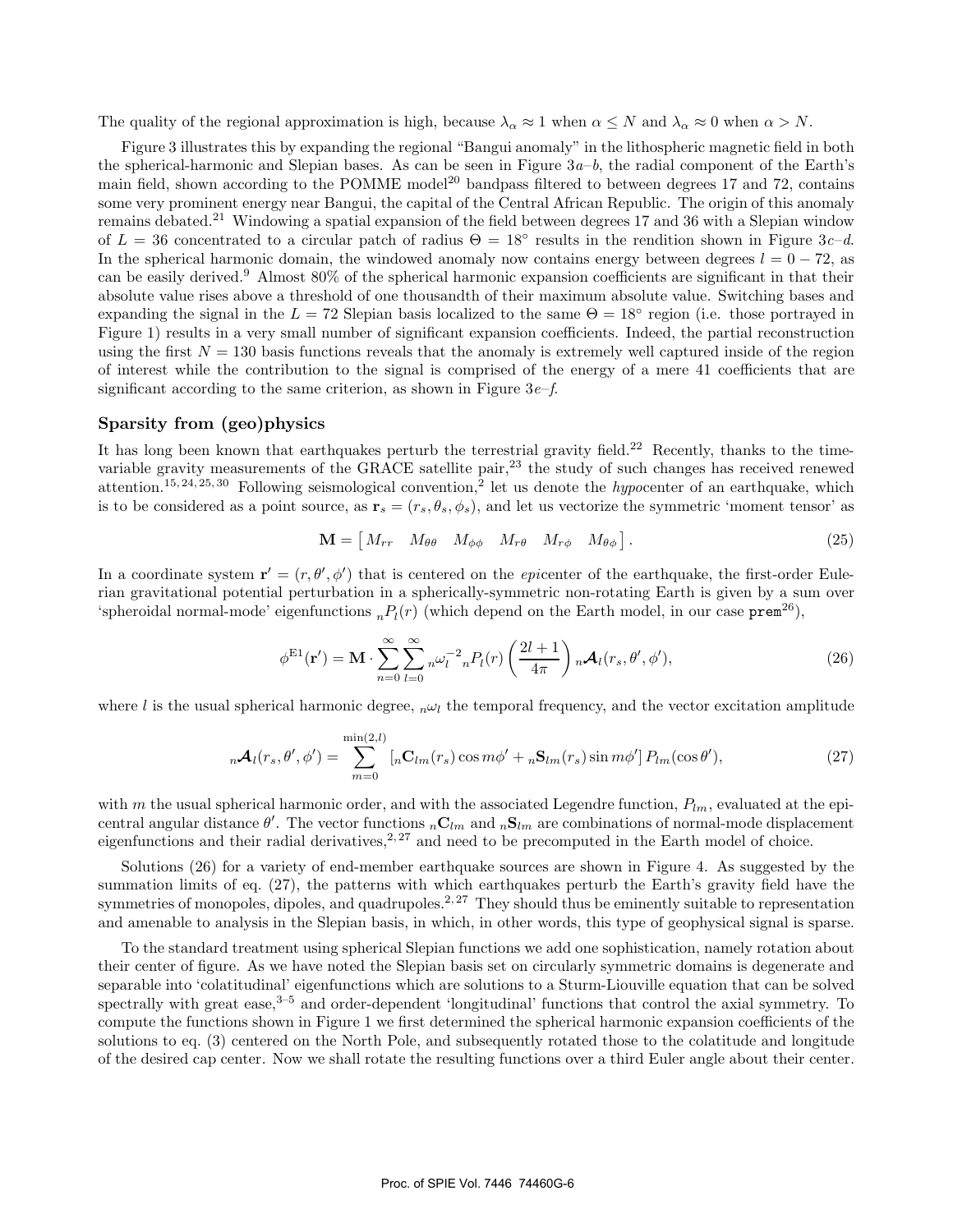We begin by a bait-and-switch for convenience — compared to Section 1 we will now work in the basis of *complex* surface spherical harmonics,<sup>1,2</sup> according to which the real Slepian and complex spherical harmonic expansion coefficients of the real signal  $s(\hat{\bf r})$ ,  $s_\alpha$  and  $s_{lm}$ , respectively, are related via the unitary transform

$$
s_{\alpha} = \sum_{lm}^{L} g_{\alpha lm}^{*} s_{lm} \quad \text{and} \quad s_{lm} = \sum_{\alpha=1}^{(L+1)^2} g_{\alpha lm} s_{\alpha}, \tag{28}
$$

where the  $g_{\alpha l m}$  form an  $(L + 1)^2 \times (L + 1)^2$  *complex* matrix. We shall here be concerned with obtaining the 'localized' coefficients  $s_\alpha$  only when the spherical harmonic expansion coefficients  $s_{lm}$  are "known", e.g. by being given in the form of so-called 'Level-2' GRACE data products.<sup>15, 28</sup> Alternatives to this approach that can work directly from the raw data collected are discussed elsewhere.<sup>5, 29, 30</sup>

Next, we adorn the Slepian basis functions,  $g_{\alpha}$ , their spherical harmonic expansion coefficients,  $g_{\alpha lm}$ , and the Slepian expansion coefficients of the signal,  $s_{\alpha}$ , by three upper indices,  $\omega$ ,  $\theta$  and  $\phi$ , describing, respectively, the rotation about their center of symmetry,  $0 \leq \omega < 2\pi$ , and its colatitude,  $0 \leq \theta \leq \pi$ , and longitude,  $0 \leq \phi < 2\pi$ . Thus, the "mother" Slepian basis set, concentrated over the circular region R centered on the North Pole, bandlimited to L, and of Shannon number N, consists of the functions  $g_{\alpha}^{000}(\hat{\bf r})$ ; they spawn a family of functions  $g_{\alpha}^{\phi\theta\omega}(\hat{\mathbf{r}}), \alpha = 1,\ldots,(L+1)^2$ , centered at the geographical locations  $(\theta, \phi)$  on the unit sphere and rotated by  $\omega$ . For convenience we write no superscripts when  $(\phi, \theta, \omega) = (0, 0, 0)$ . The triad  $(\phi, \theta, \omega)$  contains the three Euler angles that generate a Slepian basis of arbitrary orientation anywhere on the sphere: first, by rotation over  $\omega$ around the z axis, then by  $\theta$  about the original y, and finally by  $\phi$  around the original z axis again. The spherical harmonic coefficients of the rotated  $g_{\alpha}^{\phi\theta\omega}$  and the mother set  $g_{\alpha}$  are then related by<sup>1,2</sup>

$$
g_{\alpha lm}^{\phi\theta\omega} = \sum_{m'= -l}^{l} \mathcal{D}_{mm'}^{(l)}(\phi, \theta, \omega) g_{\alpha lm'},
$$
\n(29)

where  $\mathcal{D}_{mm'}^{(l)}(\phi,\theta,\omega)$  is a  $(2l+1)\times(2l+1)$  unitary transformation matrix of 'generalized' Legendre functions,<sup>31,32</sup>

$$
\mathcal{D}_{mm'}^{(l)}(\phi,\theta,\omega) = e^{im\omega} d_{mm'}^{(l)}(\theta) e^{im'\phi},\qquad(30)
$$

duly noting that  $d_{mn}^{(l)}$  $\binom{(l)}{mm'}(\theta) = d_{m'}^{(l)}$  $\binom{n}{m'-n}$ . It is now convenient<sup>31,33</sup> to decompose a general rotation to  $(\phi, \theta, \omega)$  into one over  $(\phi - \pi/2, -\pi/2, \theta)$  followed by another over  $(0, \pi/2, \omega + \pi/2)$ . In that case eq. (29) can be rewritten as

$$
g_{\alpha lm}^{\phi\theta\omega} = \sum_{m'=-l}^{l} \sum_{m''=-l}^{l} d_{mm'}^{(l)} \left(\frac{\pi}{2}\right) d_{m''m'}^{(l)} \left(\frac{\pi}{2}\right) e^{im(\omega+\pi/2)} e^{im'\theta} e^{im''(\phi-\pi/2)} g_{\alpha lm''}.
$$
 (31)

The expansion of the signal  $s(\hat{\bf r})$  into the rotated Slepian basis  $g_{\alpha}^{\phi\theta\omega}(\hat{\bf r})$  is given, as in eqs (13) and (28), by

$$
s(\hat{\mathbf{r}}) = \sum_{\alpha=1}^{(L+1)^2} s_{\alpha}^{\phi\theta\omega} g_{\alpha}^{\phi\theta\omega}(\hat{\mathbf{r}}) \quad \text{and} \quad s_{\alpha}^{\phi\theta\omega} = \sum_{lm}^{L} g_{\alpha lm}^{\phi\theta\omega} s_{lm}.
$$
 (32)

Combining eqs (31)–(32) and rearranging the summations we can write the 'fast Slepian expansion' as a discrete Fourier transform,<sup>33, 34</sup> to be calculated on a grid of frequencies by FFT of the operator  $T^{\alpha}_{m m' m''}$ ,

$$
s_{\alpha}^{\phi\theta\omega} = \sum_{m=-L}^{L} \sum_{m'=-L}^{L} \sum_{m''=-L}^{L} T_{m\,m'm''}^{\alpha} e^{-im\omega} e^{-im'\theta} e^{-im''\phi}, \tag{33a}
$$

$$
T_{m\,m'm''}^{\alpha} = \sum_{l=\max(|m|,|m'|,|m''|)}^{L} d_{mm'}^{(l)}\left(\frac{\pi}{2}\right) d_{m''m'}^{(l)}\left(\frac{\pi}{2}\right) e^{i(m''-m)\pi/2} g_{\alpha\,lm''}^* s_{lm}.
$$
 (33b)

Figure 5 applies this procedure to the time-variable gravity field as seen by GRACE for the Slepian basis of colatitudinal radius  $\Theta = 10^{\circ}$  and bandwidth  $L = 60$  centered at  $\theta_0 = 85^{\circ}$  and  $\phi_0 = 95^{\circ}$  and for varying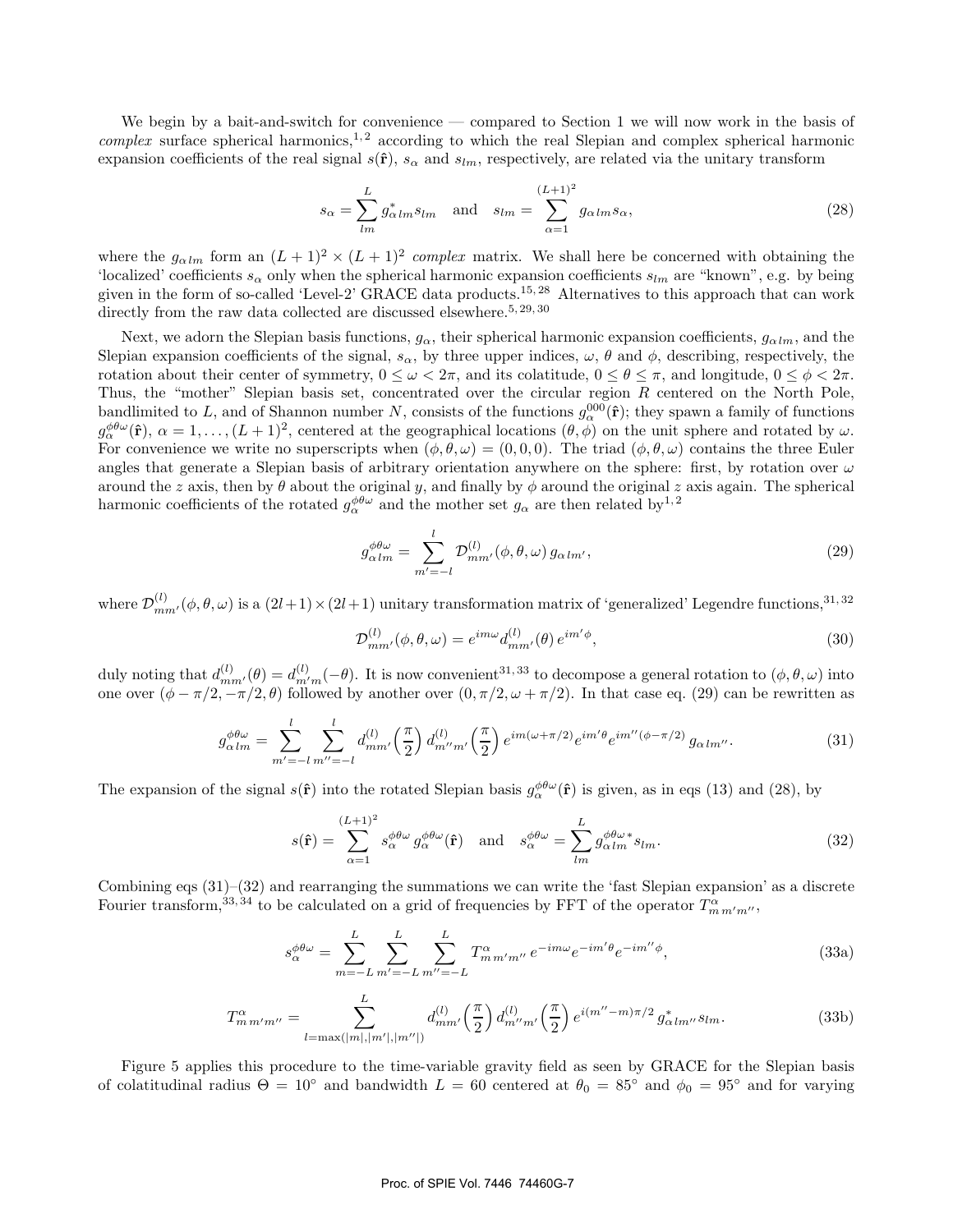rotations  $\omega$ . The gravitational-potential perturbation due to the 2004 Sumatra-Andaman earthquake is a clearly visible step in the time series of the expansion coefficients belonging to the  $\alpha = 1$  best concentrated  $m = \pm 1$ Slepian functions, expressed as height anomalies in m above the Earth's reference geoid. The orientation of the best-fitting fault plane can be derived from their relative contributions.

Figure 6, finally, shows our best overall estimate of the geoid perturbation due to the Sumatra-Andaman earthquake. Figure  $6a-b$  show renderings of the signal projected onto the best-concentrated  $m = 0$  and  $m = \pm 1$ components, respectively, of a Slepian basis with  $\Theta = 10^{\circ}$  and  $L = 60$  and varying center locations. Each pixel in Figure 6*a* and each arrow in Figure 6*b* plots the results from a different Slepian basis centered at the applicable locations  $(\theta, \phi)$  shown. Figure 6*c* shows the results from an inversion for the statistically significant "coseismic" step-changes of the geoid due to the earthquake in each of the well-concentrated basis functions of the single Slepian basis with  $\Theta = 10^{\circ}$  and  $L = 60$  centered at  $\theta_0 = 85^{\circ}$  and  $\phi_0 = 95^{\circ}$ , allowing also for exponential "postseismic" relaxation.25, 30 Figure 6*d* shows the signal predicted independently by expanding the geoid change obtained from a combined seismological-geodynamical forward model of the earthquake rupture and the associated coseismic perturbations in a simplified Cartesian Earth model.<sup>15, 24</sup> More ample discussion of these models and their differences will take place in the geophysical literature.

#### **ACKNOWLEDGMENTS**

Financial support for this work has been provided by the U. S. National Science Foundation under Grants EAR-0105387 and EAR-0710860. We thank Shin-Chan Han, Mark Panning and Mark Wieczorek for discussions, and Yann Capdeville for making his normal-mode eigenfunction code minosy publicly available. Computer algorithms are made available on www.frederik.net.

#### **REFERENCES**

- 1. A. R. Edmonds, *Angular Momentum in Quantum Mechanics*, Princeton Univ. Press, Princeton, N.J., 1996.
- 2. F. A. Dahlen and J. Tromp, *Theoretical Global Seismology*, Princeton Univ. Press, Princeton, N. J., 1998.
- 3. F. J. Simons, F. A. Dahlen, and M. A. Wieczorek, "Spatiospectral concentration on a sphere," *SIAM Rev.* **48**(3), pp. 504–536, doi: 10.1137/S0036144504445765, 2006.
- 4. F. J. Simons and F. A. Dahlen, "A spatiospectral localization approach to estimating potential fields on the surface of a sphere from noisy, incomplete data taken at satellite altitudes," in *Wavelets XII*, D. Van de Ville, V. K. Goyal, and M. Papadakis, eds., **6701**, pp. 670117, doi: 10.1117/12.732406, Proc. SPIE, 2007.
- 5. F. J. Simons and F. A. Dahlen, "Spherical Slepian functions and the polar gap in geodesy," *Geophys. J. Int.* **166**, pp. 1039–1061, doi: 10.1111/j.1365–246X.2006.03065.x, 2006.
- 6. D. Slepian and H. O. Pollak, "Prolate spheroidal wave functions, Fourier analysis and uncertainty  $-1$ ," *Bell Syst. Tech. J.* **40**(1), pp. 43–63, 1960.
- 7. H. J. Landau and H. O. Pollak, "Prolate spheroidal wave functions, Fourier analysis and uncertainty II," *Bell Syst. Tech. J.* **40**(1), pp. 65–84, 1960.
- 8. D. Slepian, "Prolate spheroidal wave functions, Fourier analysis and uncertainty IV: Extensions to many dimensions; generalized prolate spheroidal functions," *Bell Syst. Tech. J.* **43**(6), pp. 3009–3057, 1964.
- 9. M. A. Wieczorek and F. J. Simons, "Localized spectral analysis on the sphere," *Geophys. J. Int.* **162**(3), pp. 655–675, doi: 10.1111/j.1365–246X.2005.02687.x, 2005.
- 10. F. A. Dahlen and F. J. Simons, "Spectral estimation on a sphere in geophysics and cosmology," *Geophys. J. Int.* **174**, pp. 774–807, doi: 10.1111/j.1365–246X.2008.03854.x, 2008.
- 11. D. R. Cox and D. V. Hinkley, *Theoretical Statistics*, Chapman and Hall, London, UK, 1974.
- 12. J. S. Bendat and A. G. Piersol, *Random data: Analysis and Measurement Procedures*, John Wiley, New York, 3rd ed., 2000.
- 13. P. Xu, "Determination of surface gravity anomalies using gradiometric observables," *Geophys. J. Int.* **110**, pp. 321–332, 1992.
- 14. N. Sneeuw and M. van Gelderen, "The polar gap," in *Geodetic boundary value problems in view of the one centimeter geoid*, F. Sansò and R. Rummel, eds., *Lecture Notes in Earth Sciences* 65, pp. 559–568, Springer, Berlin, 1997.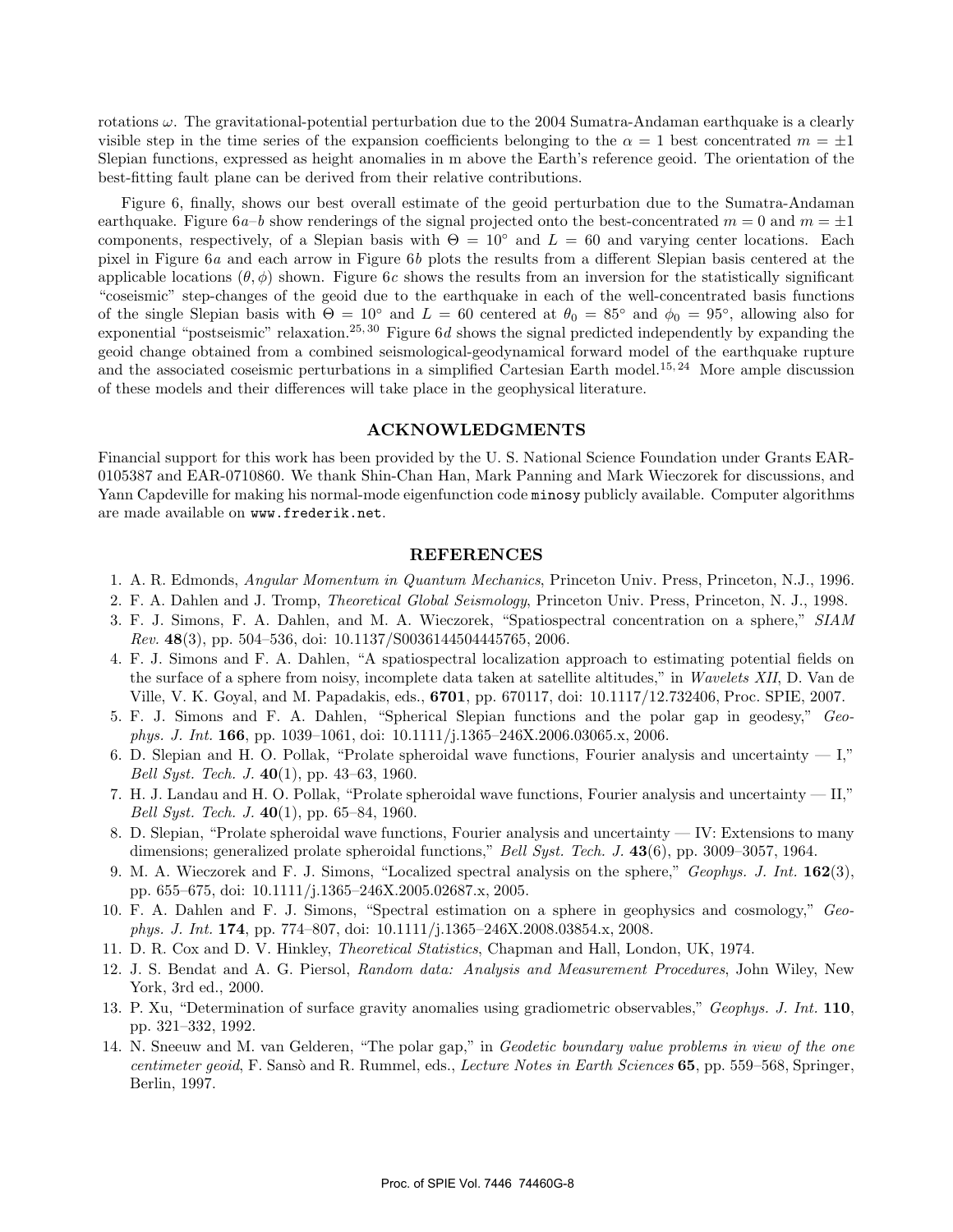- 15. S.-C. Han and F. J. Simons, "Spatiospectral localization of global geopotential fields from the Gravity Recovery and Climate Experiment GRACE reveals the coseismic gravity change owing to the 2004 Sumatra-Andaman earthquake," *J. Geophys. Res.* **113**, pp. B01405, doi: 10.1029/2007JB004927, 2008.
- 16. W. M. Kaula, "Theory of statistical analysis of data distributed over a sphere," *Rev. Geophys.* **5**(1), pp. 83– 107, 1967.
- 17. A. Albertella, F. Sansò, and N. Sneeuw, "Band-limited functions on a bounded spherical domain: the Slepian problem on the sphere," *J. Geodesy* **73**, pp. 436–447, 1999.
- 18. R. Pail, G. Plank, and W.-D. Schuh, "Spatially restricted data distributions on the sphere: the method of orthonormalized functions and applications," *J. Geodesy* **75**, pp. 44–56, 2001.
- 19. M. van Gelderen and R. Koop, "The use of degree variances in satellite gradiometry," *J. Geodesy* **71**, pp. 337–343, 1997.
- 20. S. Maus, M. Rother, C. Stolle, W. Mai, S. Choi, H. Lühr, D. Cooke, and C. Roth, "Third generation of the Potsdam Magnetic Model of the Earth (POMME)," *Geochem. Geophys. Geosys.* **7**, pp. Q07008, doi: 10.1029/2006GC001269, 2006.
- 21. D. Gubbins and E. Herrero-Bervera, eds., *Encyclopedia of Geomagnetism and Paleomagnetism*, Springer, Dordrecht, Neth., 2007.
- 22. B. F. Chao and R. S. Gross, "Changes in the Earth's rotation and low-degree gravitational field induced by earthquakes," *Geophys. J. Int.* **91**, pp. 569–596, 1987.
- 23. B. D. Tapley, S. Bettadpur, J. C. Ries, P. F. Thompson, and M. M. Watkins, "GRACE measurements of mass variability in the Earth system," *Science* **305**(5683), pp. 503–505, doi: 10.1126/science.1099192, 2004.
- 24. S.-C. Han, C. K. Shum, M. Bevis, C. Ji, and C.-Y. Kuo, "Crustal dilatation observed by GRACE after the 2004 Sumatra-Andaman earthquake," *Science* **313**, pp. 658–662, doi: 10.1126/science.1128661, 2006.
- 25. C. de Linage, L. Rivera, J. Hinderer, J.-P. Boy, Y. Rogister, S. Lambotte, and R. Biancale, "Separation of coseismic and postseismic gravity changes for the 2004 Sumatra-Andaman earthquake from 4.6 years of GRACE observations and modeling of the coseismic change by normal-modes summation," *Geophys. J. Int.* **176**, pp. 695–714, doi: 10.1111/j.1365–246X.2008.04025.x, 2009.
- 26. A. M. Dziewo´nski and D. L. Anderson, "Preliminary Reference Earth Model," *Phys. Earth Planet. Inter.* **25**, pp. 297–356, 1981.
- 27. T. Nissen-Meyer, F. A. Dahlen, and A. Fournier, "Spherical-earth Fréchet sensitivity kernels," *Geophys. J. Int.* **168**(3), pp. 1051–1066, doi: 10.1111/j.1365–246X.2006.03123.x, 2007.
- 28. S.-C. Han and P. Ditmar, "Localized spectral analysis of global satellite gravity fields for recovering timevariable mass redistributions," *J. Geodesy* **82**(7), pp. 423–430, doi: 10.1007/s00190–007–0194–5, 2007.
- 29. S.-C. Han, "Improved regional gravity fields on the Moon from Lunar Prospector tracking data by means of localized spherical harmonic functions," *J. Geophys. Res.* **113**, pp. E11012, doi:10.1029/2008JE003166, 2008.
- 30. S.-C. Han, J. Sauber, S. B. Luthcke, C. Ji, and F. F. Pollitz, "Implications of postseismic gravity change following the great 2004 Sumatra-Andaman earthquake from the regional harmonic analysis of GRACE inter-satellite tracking data," *J. Geophys. Res.* **113**, pp. B11413, doi: 10.1029/2008JB005705, 2008.
- 31. T. Risbo, "Fourier transform summation of Legendre series and D-functions," *J. Geodesy* **70**(7), pp. 383–396, 1996.
- 32. C. H. Choi, J. Ivanic, M. S. Gordon, and K. Ruedenberg, "Rapid and stable determination of rotation matrices between spherical harmonics by direct recursion," *J. Chem. Phys.* **111**(19), p. 8825, 1999.
- 33. B. D. Wandelt and K. M. G´orski, "Fast convolution on the sphere," *Phys. Rev. D* **63**(12), p. 123002, 2001.
- 34. J. D. McEwen, M. P. Hobson, D. J. Mortlock, and A. N. Lasenby, "Fast directional continuous spherical wavelet transform algorithms," *IEEE Trans. Signal Process.* **55**(2), pp. 520–529, 2007.
- 35. T. Lay, H. Kanamori, C. J. Ammon, M. Nettles, S. N. Ward, R. C. Aster, S. L. Beck, S. L. Bilek, M. R. Brudzinski, R. Butler, H. R. DeShon, G. Ekström, K. Satake, and S. Sipkin, "The Great Sumatra-Andaman earthquake of 26 December 2004," *Science* **308**(5725), pp. 1127–1133, 2005.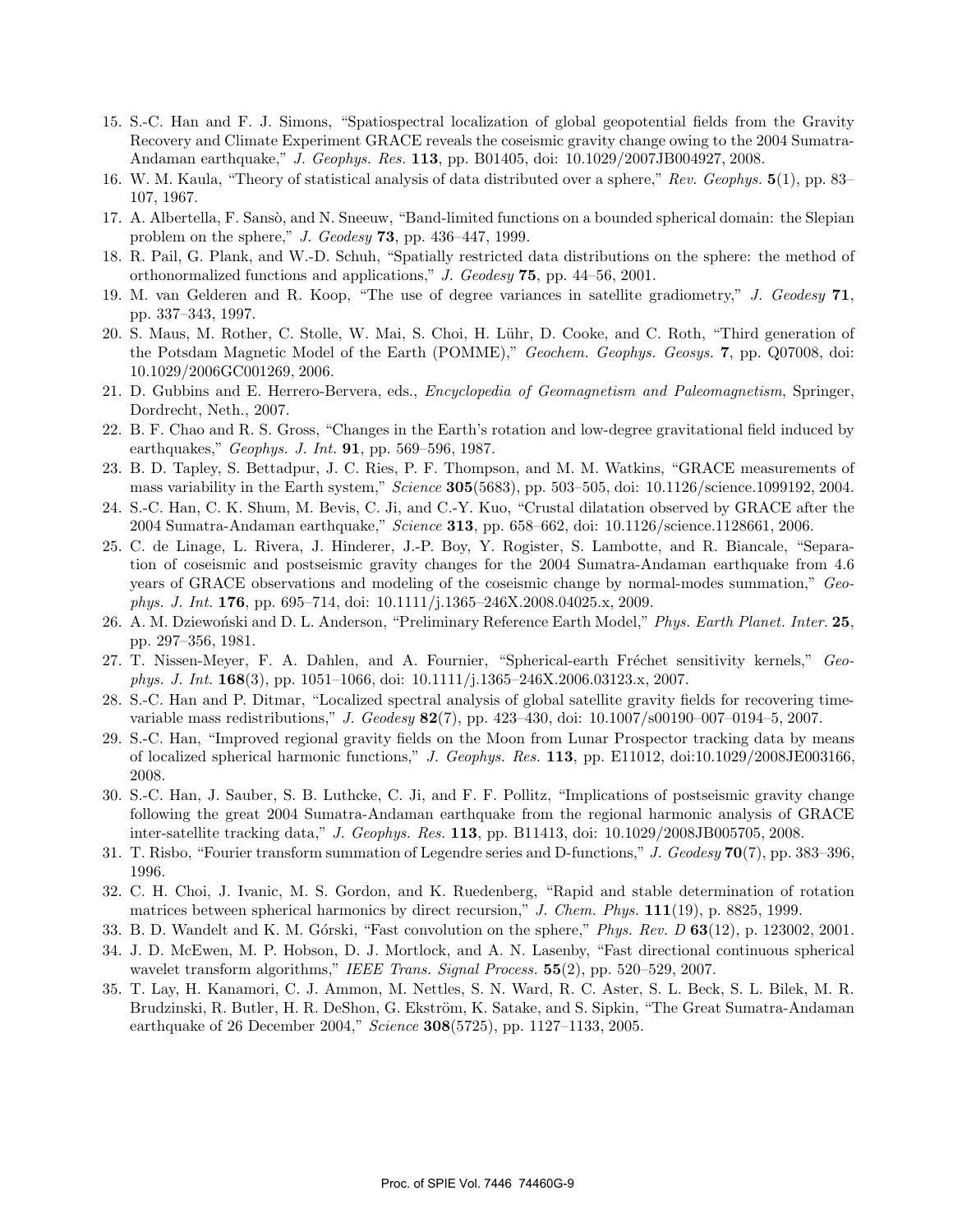

**Figure 1.** Bandlimited eigenfunctions  $g(\theta, \phi)$  that are optimally concentrated within a circularly symmetric domain of colatitudinal radius  $\Theta = 18^\circ$  centered on  $\theta_0 = 85^\circ$  and  $\phi_0 = 18^\circ$ . The bandwidth is  $L = 72$  and the rounded Shannon number  $N = 130$ . The circle denotes the cap boundary. Blue is positive and red is negative and the color axis is symmetric, but the sign is arbitrary; regions in which the absolute value is less than one hundredth of the maximum value on the sphere are left white.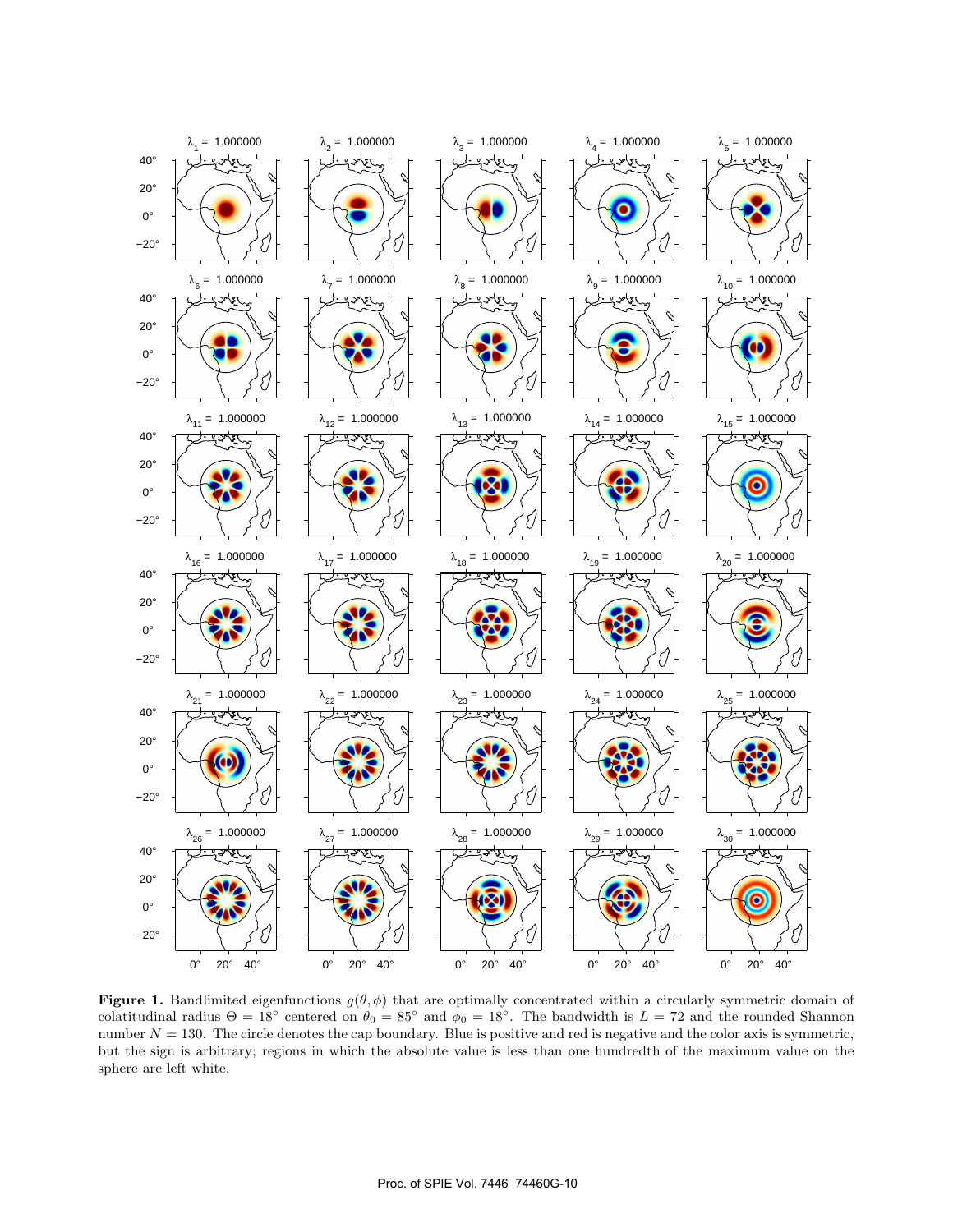

**Figure 2.** Error covariance of the solutions to the geodetic estimation problem for scalar data observed in a region R in the presence of a 'polar gap', an axisymmetric pair of antipodal polar caps  $\bar{R} = \Omega - R$  of radii  $\Theta = 0^\circ, 3^\circ, 5^\circ, 7^\circ$ , and  $10^\circ$ , as shown. (*a*–*d*) Diagonal elements of the error covariance matrix, eq. (20), of the spherical harmonic solution (19). (*e*–*h*) Diagonal elements of the error covariance matrix, eq. (22), of the  $L = 90$  Slepian basis solution (21). The ordinate is the sum of the rank  $\alpha$  of the Slepian function within a sequence of single absolute order and this order,  $|m|$ . The lines at  $l = |m|$  in panels  $a-h$  mark the area of the space of spherical harmonics at degrees  $l = 0, \ldots, L$ , and orders  $|m| = 0, \ldots, l$ , while the lines at  $|m| = (l + 1/2) \sin \Theta_0$  in panels  $a-d$  delineate the approximate influence zone of the errors.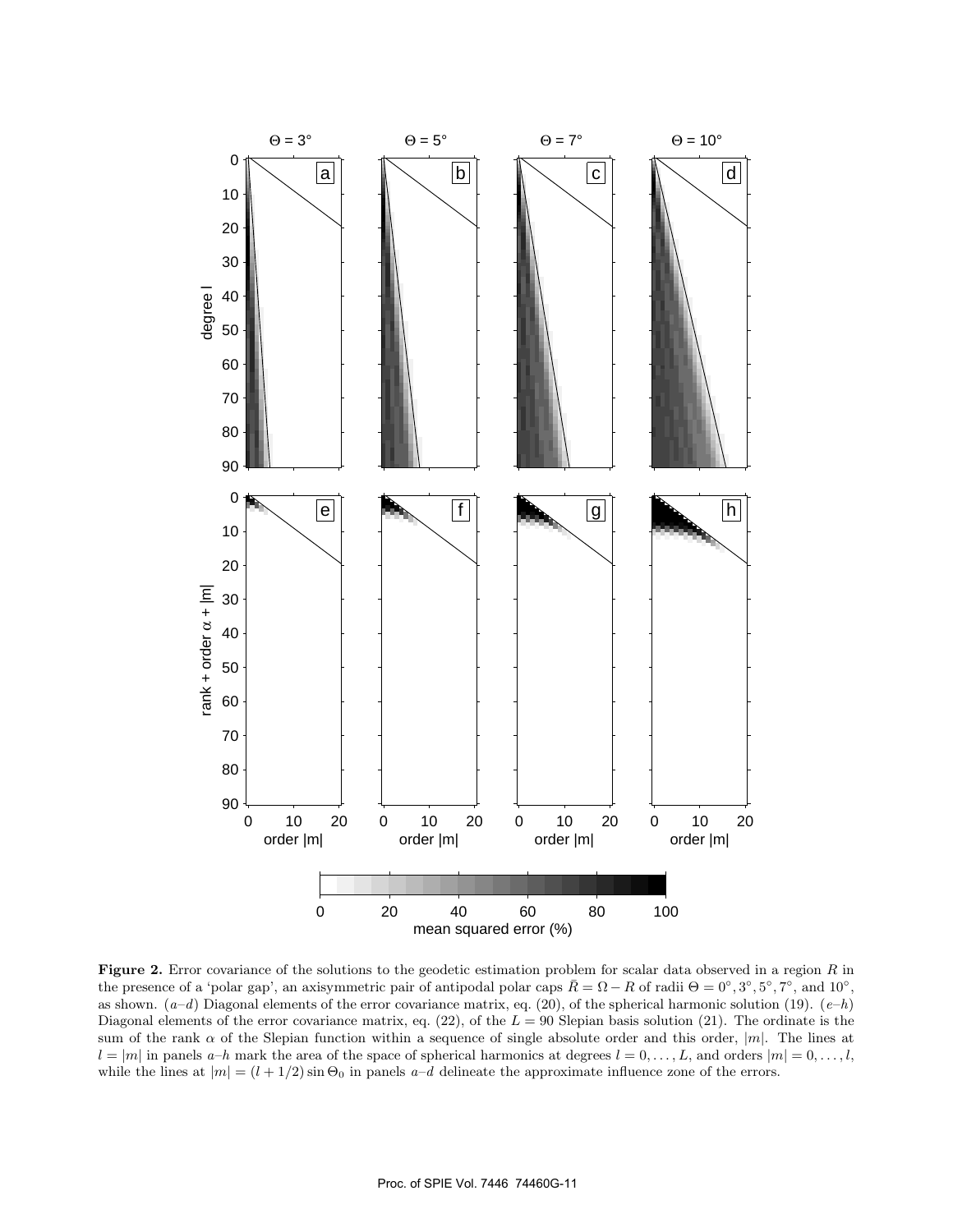

**Figure 3.** Global and local representations of the lithospheric magnetic field in the spherical-harmonic and Slepian bases. (a) Map of the radial component of the internal magnetic field at the Earth's surface according POMME model,<sup>20</sup> bandpassed between spherical harmonic degrees 17 and 72, and  $(b)$  the spherical harmonic coefficients themselves. In total 5040 coefficients are needed to represent the global field, of which 5027 exceed a "1/1000" significance threshold of one thousandth of the maximum absolute value of all coefficients. Values below this relative threshold are left white in this and all other panels. (*c*) Map of what is known as the "Bangui anomaly", a highly localized feature in central Africa. The anomaly was obtained by multiplying the global field, low-passed to degree 36, by the Slepian function of bandwidth 36 that is best concentrated to the circular area of radius  $\Theta = 18^\circ$ , shown in blue. The resulting localized field is now bandlimited to degree 72, as can be seen in (*d*). Of the 5329 coefficients necessary to represent this anomaly, 4181 exceed the "1/1000" threshold. (*e*) An approximation of the same anomaly using the N = 130 best-localized of the 5329 Slepian functions concentrated to the region and bandlimited to degree 72. Of the 130 coefficients only 41 exceed the "1/1000" threshold, as shown in (*f* ), which has a truncated ordinate. The approximation in the region of interest is beyond reproach and the representation by the Slepian expansion, compared to the spherical harmonics, is truly sparse.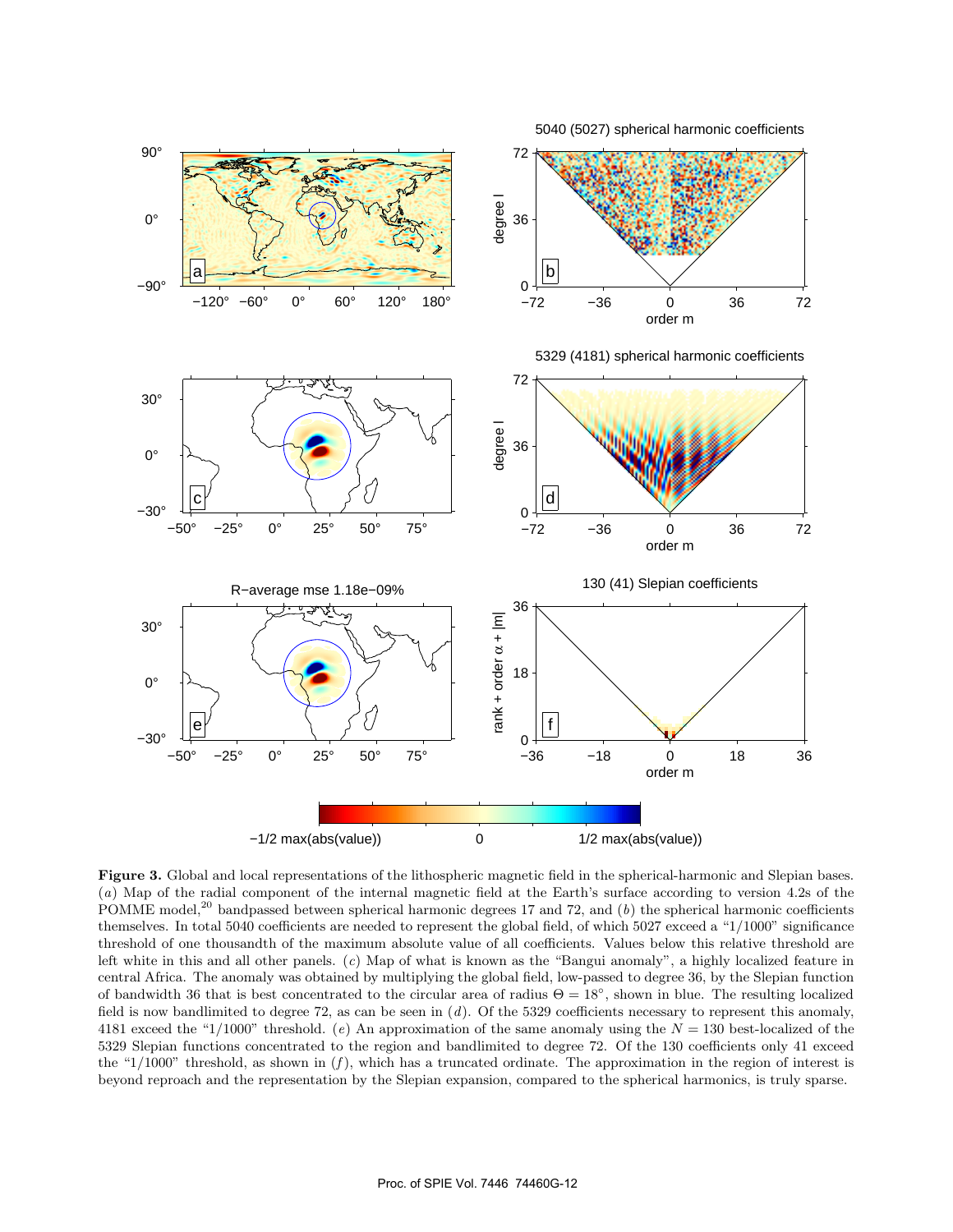

**Figure 4.** The patterns of gravitational potential perturbation owing to fictitious and idealized deviatoric double-couple point-source earthquakes occurring at 30 km depth underneath the island of Sumatra in the spherically symmetric Earth model prem,<sup>26</sup> calculated from normal-mode theory<sup>2</sup> complete to degree  $L = 60$ . Blue is positive and red is negative; the<br>color axes are symmetric. The components of the moment tensor, eq. (25), of these and member case color axes are symmetric. The components of the moment tensor, eq. (25), of these end-member cases are indicated by the title. (*a*)–(*b*) 45◦-dip thrust faults. (*c*)–(*d*) Vertical dip-slip faults. (*e*)–(*f* ) Vertical strike-slip faults. All focal mechanisms were normalized to unit scalar moment magnitude. The relative proportions of the magnitudes of the response shown in each row are 100%, 54%, and 34%, respectively.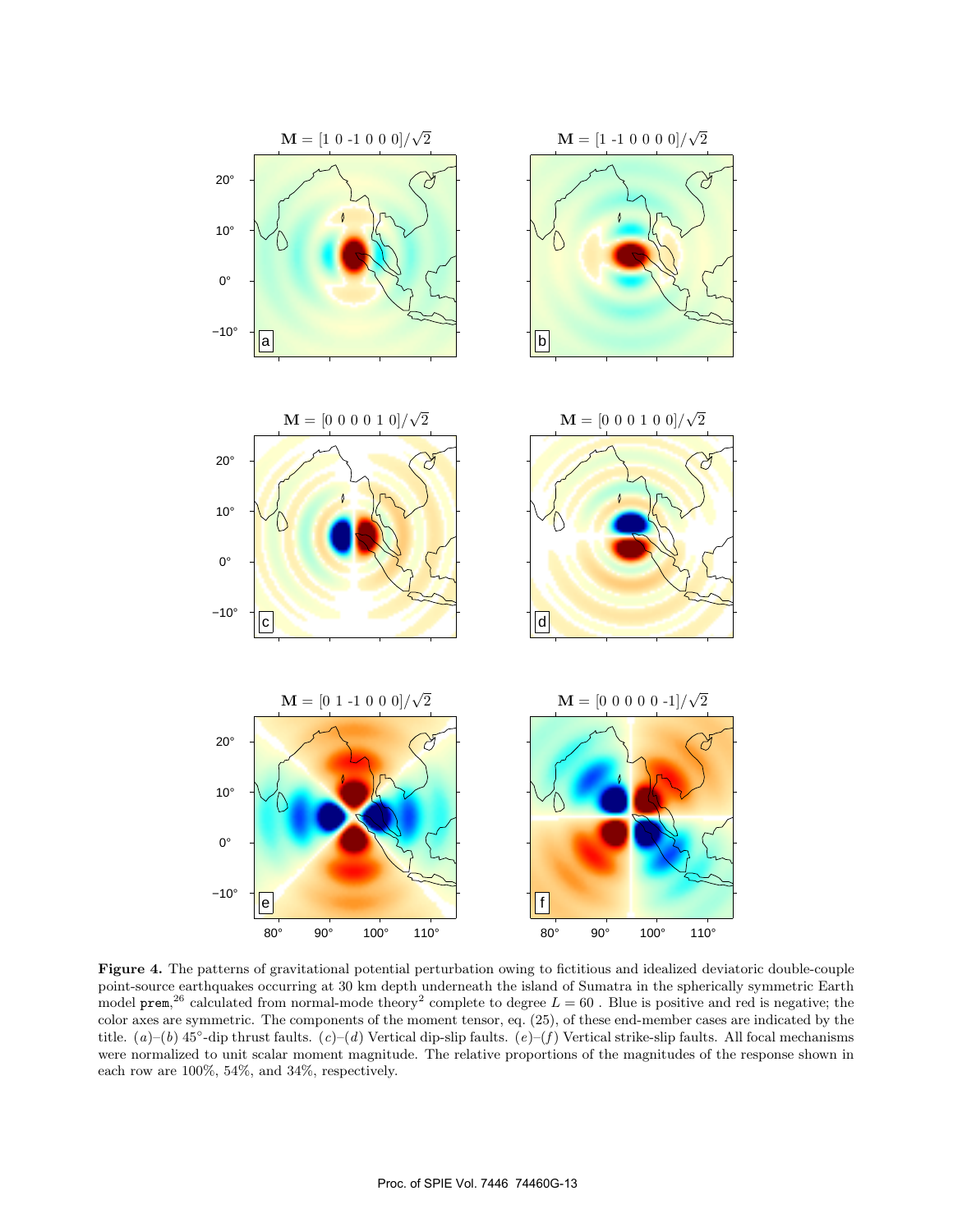

**Figure 5.** Orientation selectivity of the Slepian basis functions and the signal from the 12/26/2004 Sumatra-Andaman earthquake. The 'Level-2' time-variable gravity spherical harmonic coefficients from the Gravity Recovery And Climate Experiment<sup>23</sup> (GRACE) were transformed via eq.  $(32)$  to the expansion coefficients in a circularly symmetric Slepian basis of colatitudinal radius  $\Theta = 10^{\circ}$  and of bandwidth  $L = 60$ , centered on the northwestern tip of the island of Sumatra,  $\theta_0 = 85^\circ$  and  $\phi_0 = 95^\circ$ . A linear trend, annual and semiannual variations were removed prior to display. The monthly varying contributions from the  $m = \pm 1$  best-concentrated  $(\alpha = 1)$  basis functions are shown after rotation of the basis over the angles  $\omega = 0^{\circ}$ ,  $-30^{\circ}$  and  $-50^{\circ}$ , respectively. The final rotation projects almost all of the energy of the signal onto a single component. By this measure, the best-fitting estimate of the overall strike of the earthquake is N40<sup>°</sup>W, which is in good agreement with independent seismological observations of this complex rupture.<sup>35</sup>